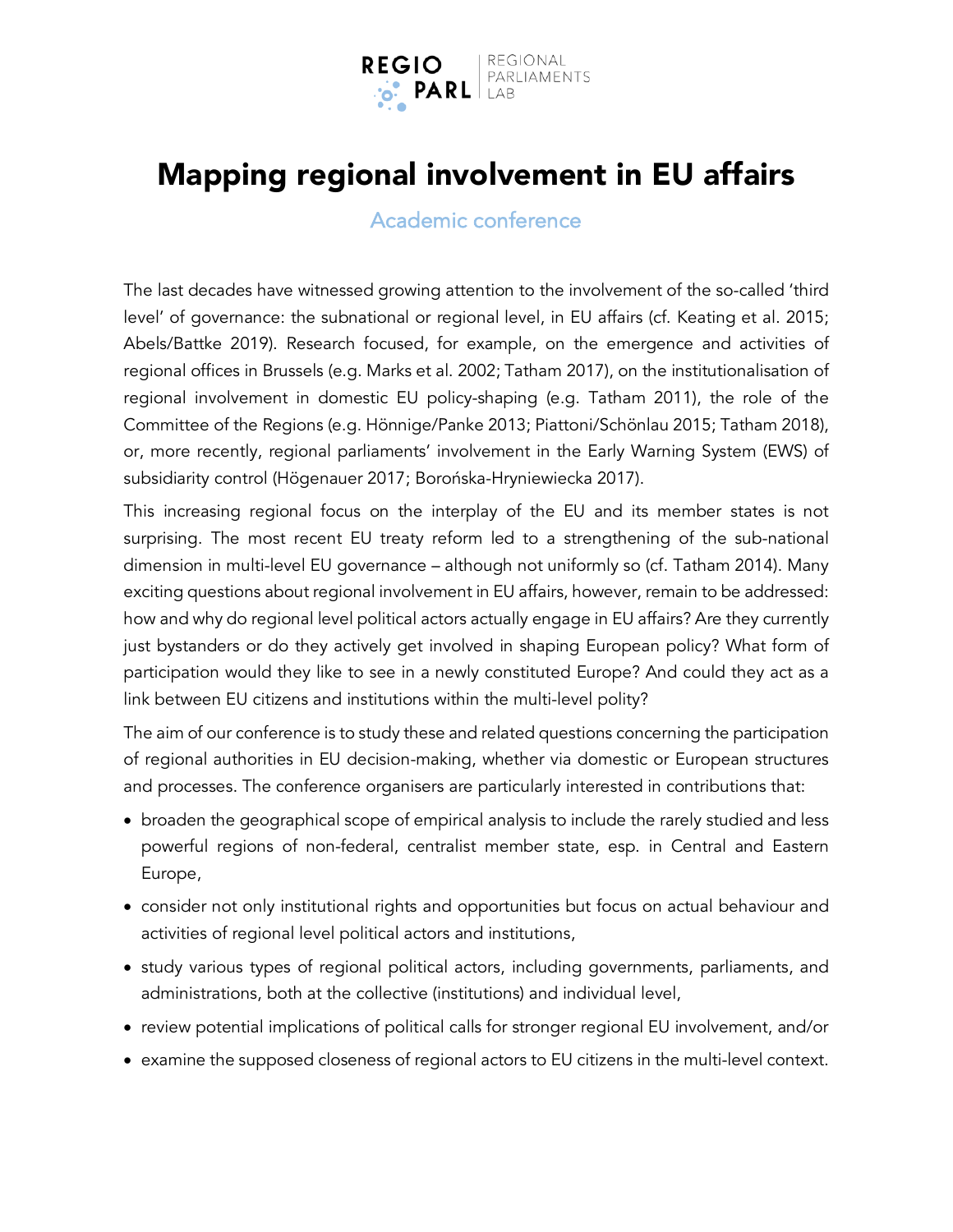### Program overview

The conference program features an opening session with a short introduction of the *European Regional Democracy Map* (ERDM), a novel online portal for information and data on regional democracy in Europe. The keynote lecture "Regional voices in the European multilevel polity: towards a multilevel democracy?" is presented by Professor Simona Piattoni (University of Trento). Three academic panels will present up to five papers respectively. Both conference days will conclude with interactive sessions: an expert roundtable on day 1 and an informal scholarly workshop on day 2.

#### --- DAY 1 ---

| 13.00* | Registration |
|--------|--------------|
|--------|--------------|

- 13.30 Opening & introduction of the web portal *European Regional Democracy Map*
- 14.30 Keynote lecture | Simona Piattoni: Regional voices in the European multilevel polity: towards a multilevel democracy?
- 16.00 Panel 1: Regional actors engaging in EU affairs?
- 17.30 Expert roundtable: The role of regions in the EU: Sharing expertise between politics and science
- 18.30 Get together & dinner

#### --- DAY 2 ---

- 10.00 Panel 2: What role for regions in the multi-level EU polity?
- 11.30 Panel 3: Regional actors connecting EU citizens and institutions?
- 13.00 Lunch
- 14.00 Scholarly workshop: Challenges and prospects in the comparative study of regions & the EU
- 15.00 End of conference

*\*All times are CET (Central European Time)*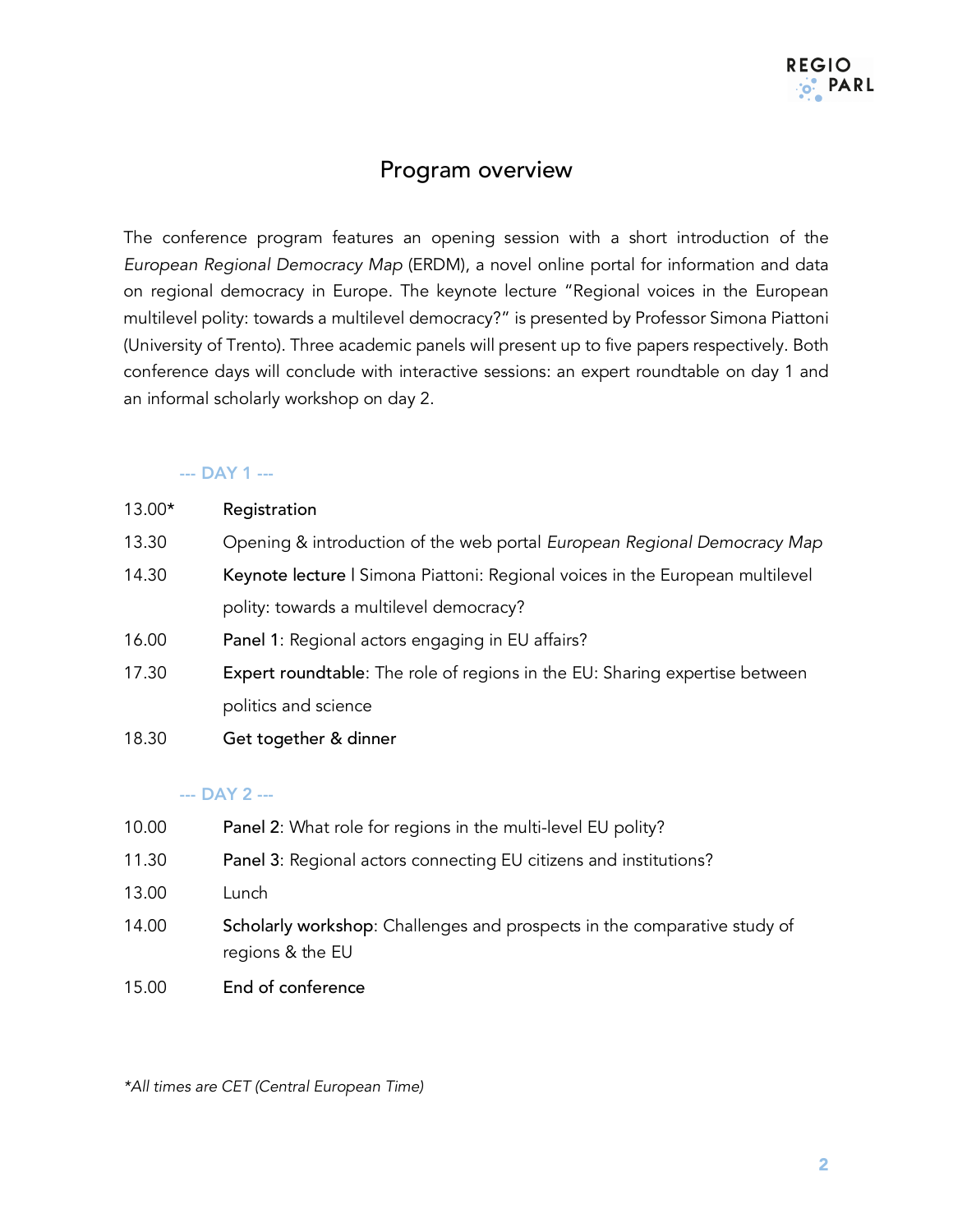# Key information

When: 20 – 21 October 2022

Day 1: Thursday, 20 October, 13.00 – 18.30 (followed by get together & dinner) Day 2: Friday, 21 October, 10.00 – 15.00 (including lunch)

Where: Krems an der Donau, Austria (one and a half hours from Vienna by train or one hour by car/cab).

Conference organizers: The conference is organized by the research project REGIOPARL I Regional Parliaments Lab at Danube University Krems, Austria.

Costs: There are no conference fees for participants. Travel and accommodation cost will be covered by the conference organiser for all speakers/presenters.

## About the organizers

*REGIOPARL (Regional Parliaments Lab) is a multi-annual international research project on the*  role of regional parliaments in the EU multilevel system of governance. REGIOPARL is hosted *at Danube University Krems and funded by Forum Morgen (Austria). It cooperates with the*  following partner organizations: the European School of Governance in Berlin, the *Jagiellonian University Kraków, the University of Tübingen, and the WZB Berlin Social Science Centre.*









WZB **eed** 

**FORUM MORGEN**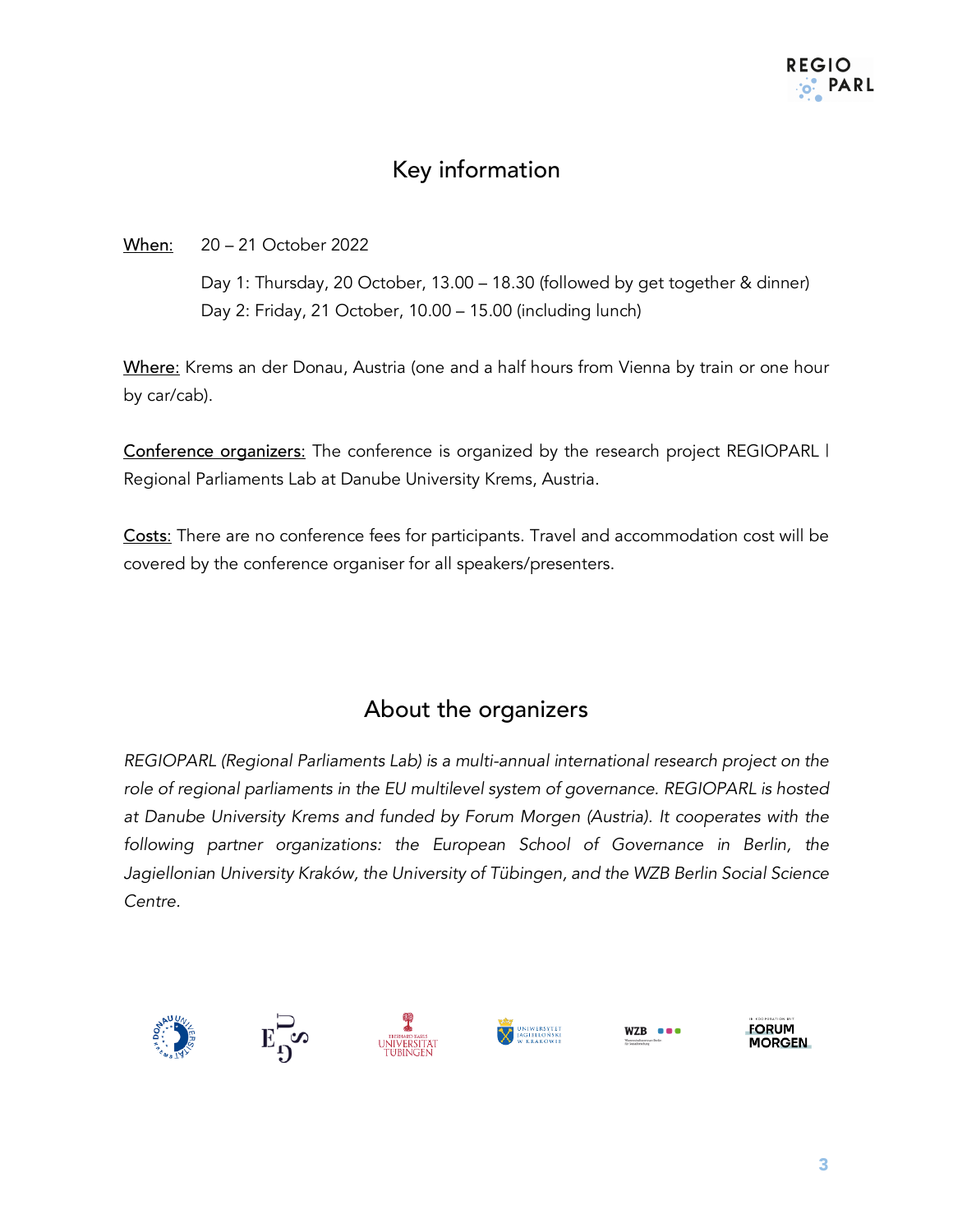### Program details

#### Introduction of the European Regional Democracy Map (ERDM)\*\*

The ERDM is an innovative web portal that addresses policymakers, academic and other experts, analysts, as well as interested citizens who want to learn more about regional democracy in Europe and about regional involvement in EU policymaking. Assembling information on the full range of legislative and governmental institutions at the regional level across the EU, the ERDM visualises the constitutional diversity of European regional democracy. In doing so, it also covers those regions often considered less powerful and puts special emphasis on the often-neglected subnational parliaments.

*\*\* The ERDM is a collaborative project between scholars from Danube University Krems (Sarah Meyer) and the University of Bergen (Arjan Schakel). Currently in its programming stage, it will be released online in spring 2022.*

#### KEYNOTE LECTURE

### Simona Piattoni | Regional voices in the European multilevel polity: towards a multilevel democracy?

Simona Piattoni is Professor of Political Science at the University of Trento, Italy, where she teaches comparative politics, European politics, and local government. She holds a PhD in *Political Science* from MIT and a BA/MA in *Economics and Social Sciences* from Bocconi. Her main research interests concern clientelism (*Clientelism, Interests and Democratic Representation,* Cambridge University Press, 2001), multilevel governance (*The Theory of Multi-Level Governance*, Oxford University Press, 2010) and European/EU democracy (*The European Union. Democratic Principles and Institutional Architectures in Times of Crisis*, Oxford University Press, 2015).

#### PANEL 1

#### Regional actors engaging in EU affairs?

The first conference panel will discuss questions related to regional political actors' involvement in EU policymaking. The panel asks why and how regional actors seek to engage in EU affairs and to what extent institutional actors at the regional level have "Europeanized" their activities. The focus here is on actual behaviour rather than institutional rights. Activities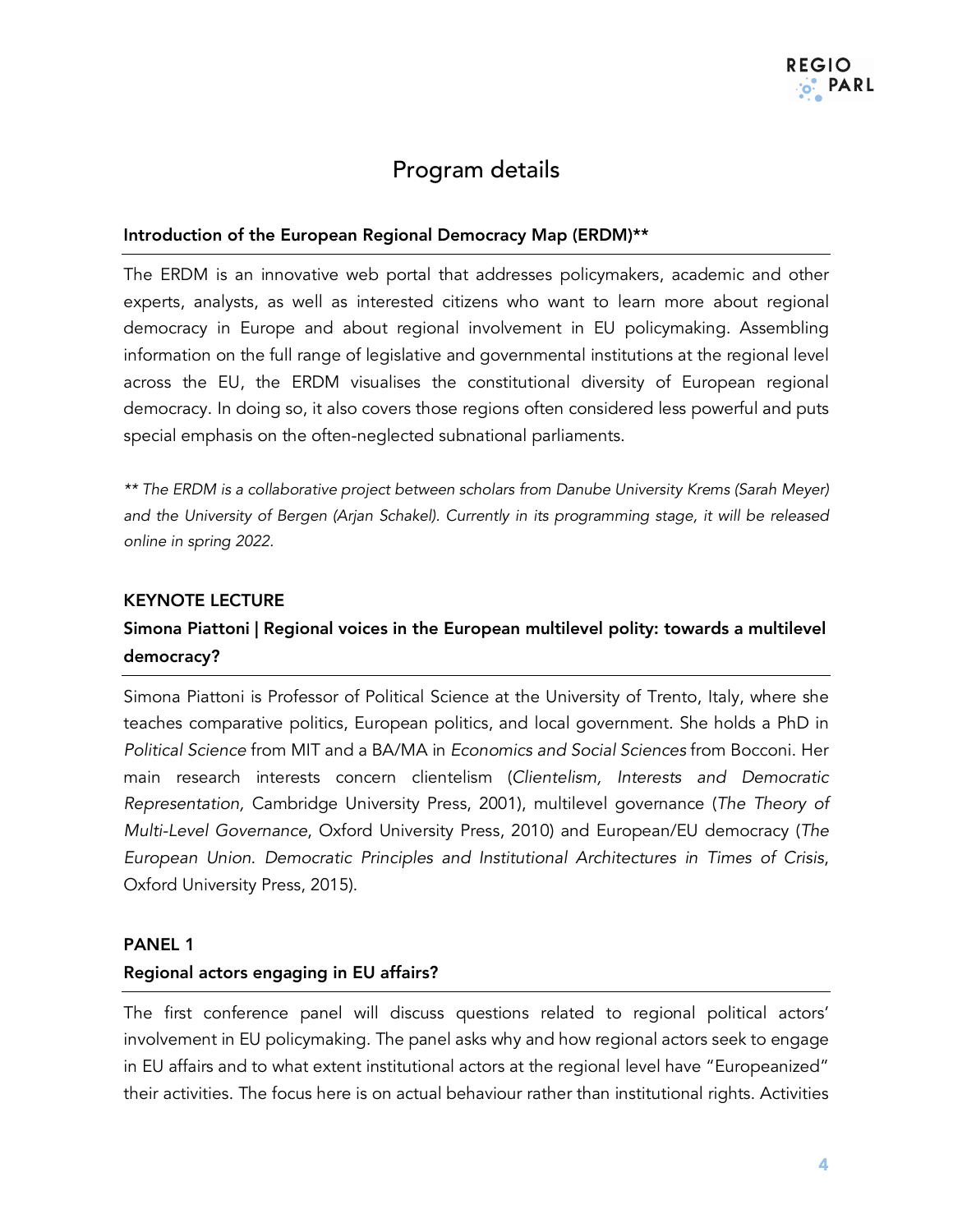

may include participation in the Early Warning System (EWS) on subsidiarity control, lobbying activities towards Brussels' institutions, participation in domestic EU policy-shaping, and other mobilisation efforts. The panel invites single-case studies as well as comparative analysis. It especially welcomes contributions analysing EU-related activities of rarely studied regions from non-federal and centralist member states.

Chair: Prof. Dr. Arjan Schakel, University of Bergen

Discussant: Prof. Dr. Anna-Lena Högenauer, University of Luxembourg

#### PANEL 2

#### What role for regions in the multi-level EU polity?

The second panel will address the broader political context of regions in the EU polity. It will focus on institutional and normative claims regarding a better involvement of regional actors in the EU multi-level structures and processes. Such claims may refer to specific (democratic) functions that regional-level political institutions perform and whether/how these could contribute to the strengthening of EU multi-level democracy. The panel will also discuss potential implications of (institutional) changes emphasised in various of such claims. It invites empirical as well as conceptual papers addressing these matters.

Chair: Dr. Kathrin Auel, Institute for Advanced Studies (IHS)

Discussant: Prof. Dr. Eric Miklin, University of Salzburg

#### PANEL 3

#### Regional actors connecting EU citizens and institutions?

Calls for a better EU involvement of regions are often based on the (explicit or implicit) assumption that regional political actors are "closer to citizens" – compared to EU but also national actors and institutions. Whereas regional representatives may use this as a strategic argument, such assessments can also be found in the academic literature. Systematic empirical analyses of that question, however, remain scarce. The third panel will therefore take a closer look at the supposed linkage function of regional actors in the EU context. It also invites papers focusing on (second order) elections in the EU multi-level context, e.g. comparing electoral campaigns, voter turnout, and voting behaviour in regional and European Parliament elections.

Chair: Dr. Katrin Praprotnik, University of Graz & Head of the Austrian Democracy Lab (ADL) Discussant: Prof. Dr. Elisabeth Donat, Danube University Krems